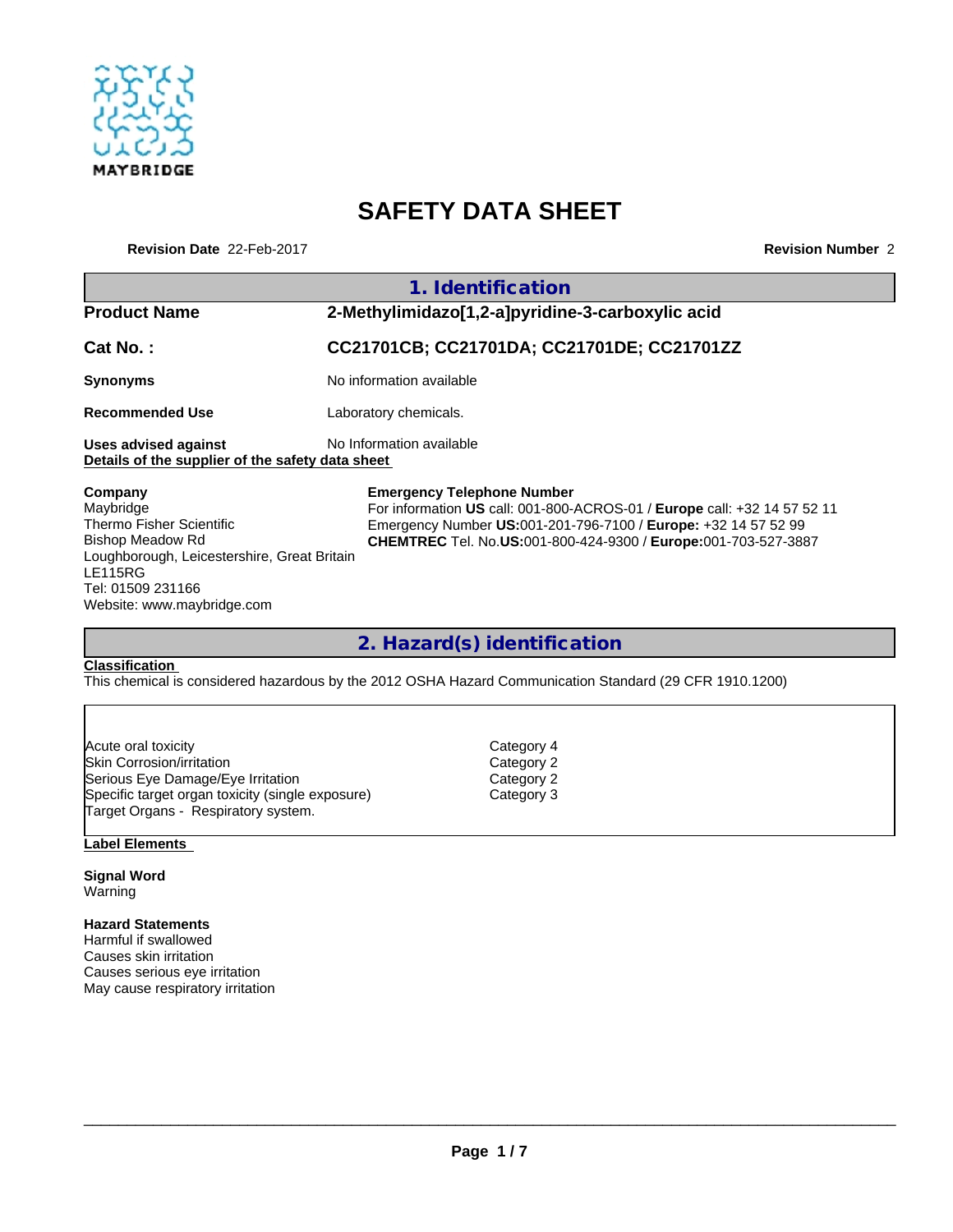

#### **Precautionary Statements Prevention**

Wash face, hands and any exposed skin thoroughly after handling

Do not eat, drink or smoke when using this product

Wear protective gloves/protective clothing/eye protection/face protection

Avoid breathing dust/fume/gas/mist/vapors/spray

Use only outdoors or in a well-ventilated area

## **Inhalation**

IF INHALED: Remove victim to fresh air and keep at rest in a position comfortable for breathing Call a POISON CENTER or doctor/physician if you feel unwell

### **Skin**

IF ON SKIN: Wash with plenty of soap and water

If skin irritation occurs: Get medical advice/attention

Take off contaminated clothing and wash before reuse

## **Eyes**

IF IN EYES: Rinse cautiously with water for several minutes. Remove contact lenses, if present and easy to do. Continue rinsing If eye irritation persists: Get medical advice/attention

 $\_$  ,  $\_$  ,  $\_$  ,  $\_$  ,  $\_$  ,  $\_$  ,  $\_$  ,  $\_$  ,  $\_$  ,  $\_$  ,  $\_$  ,  $\_$  ,  $\_$  ,  $\_$  ,  $\_$  ,  $\_$  ,  $\_$  ,  $\_$  ,  $\_$  ,  $\_$  ,  $\_$  ,  $\_$  ,  $\_$  ,  $\_$  ,  $\_$  ,  $\_$  ,  $\_$  ,  $\_$  ,  $\_$  ,  $\_$  ,  $\_$  ,  $\_$  ,  $\_$  ,  $\_$  ,  $\_$  ,  $\_$  ,  $\_$  ,

## **Ingestion**

IF SWALLOWED: Call a POISON CENTER or doctor/physician if you feel unwell

Rinse mouth

## **Storage**

Store in a well-ventilated place. Keep container tightly closed

## Store locked up

## **Disposal**

Dispose of contents/container to an approved waste disposal plant

## **Hazards not otherwise classified (HNOC)**

None identified

## **3. Composition / information on ingredients**

| .<br><br>onen.                                                                                               |                      | $M$ ainht % |
|--------------------------------------------------------------------------------------------------------------|----------------------|-------------|
| $\sim$ $\sim$<br>Леth<br>ridine-.<br>acid<br>_1ZOL*<br>3-carboxvlic<br>-albvr<br>—— <b>.</b> .<br>$-$<br>-41 | $-7o$<br>.001<br>י ב | $\sim$      |

| 4. First-aid measures                                        |                                                                                                                                        |  |  |  |
|--------------------------------------------------------------|----------------------------------------------------------------------------------------------------------------------------------------|--|--|--|
| <b>Eye Contact</b>                                           | Rinse immediately with plenty of water, also under the eyelids, for at least 15 minutes.<br>Obtain medical attention.                  |  |  |  |
| <b>Skin Contact</b>                                          | Obtain medical attention. Wash off immediately with plenty of water for at least 15 minutes.                                           |  |  |  |
| <b>Inhalation</b>                                            | Move to fresh air. If breathing is difficult, give oxygen. If not breathing, give artificial<br>respiration. Obtain medical attention. |  |  |  |
| Ingestion                                                    | Do not induce vomiting. Obtain medical attention.                                                                                      |  |  |  |
| Most important symptoms/effects<br><b>Notes to Physician</b> | No information available.<br>Treat symptomatically                                                                                     |  |  |  |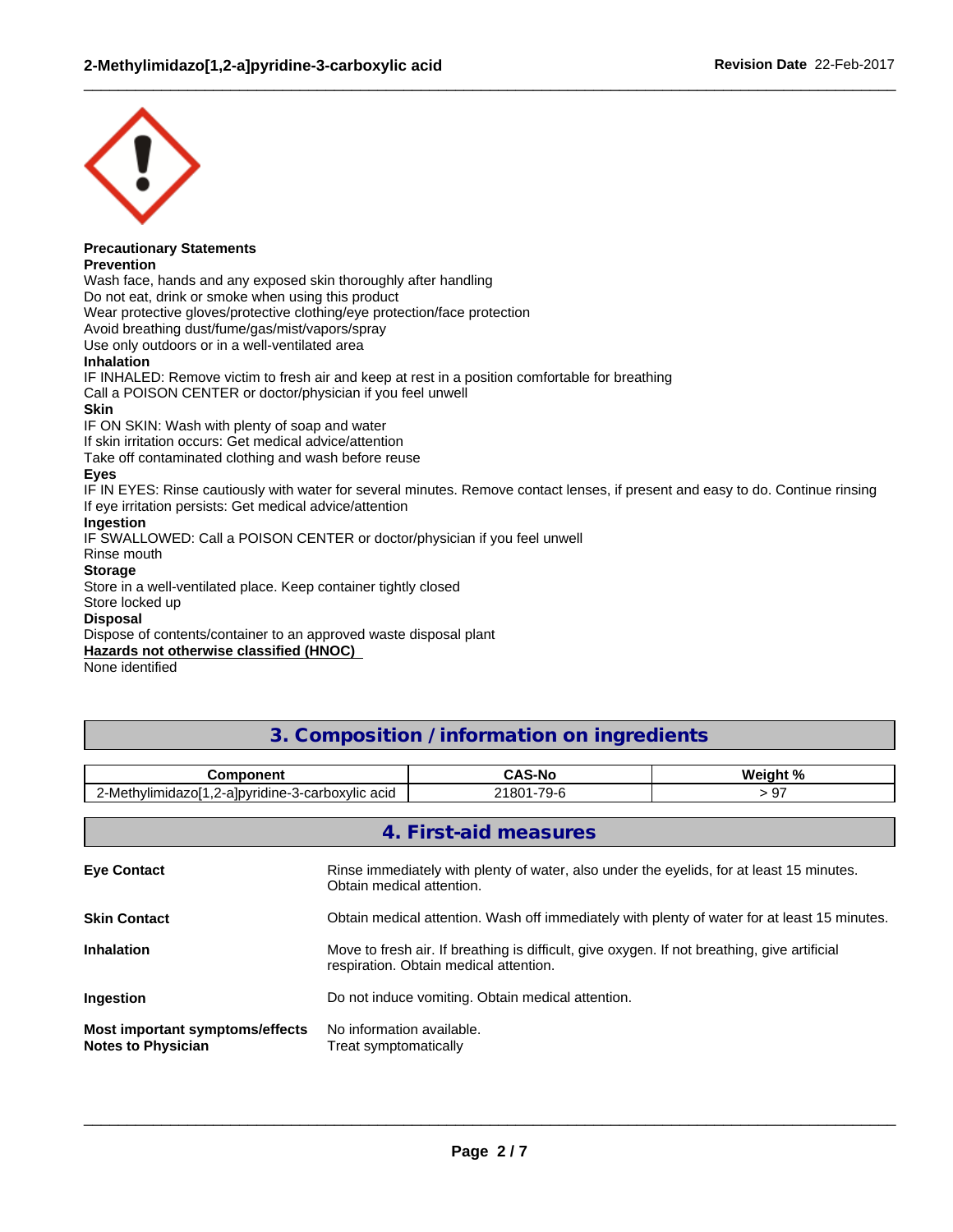|                                                                                                                                                                                                                                                                              | 5. Fire-fighting measures                             |                                                                                       |                                                                                                                                                                                       |
|------------------------------------------------------------------------------------------------------------------------------------------------------------------------------------------------------------------------------------------------------------------------------|-------------------------------------------------------|---------------------------------------------------------------------------------------|---------------------------------------------------------------------------------------------------------------------------------------------------------------------------------------|
| <b>Suitable Extinguishing Media</b>                                                                                                                                                                                                                                          |                                                       | Water spray. Carbon dioxide (CO <sub>2</sub> ). Dry chemical. Chemical foam.          |                                                                                                                                                                                       |
| <b>Unsuitable Extinguishing Media</b>                                                                                                                                                                                                                                        | No information available                              |                                                                                       |                                                                                                                                                                                       |
| <b>Flash Point</b>                                                                                                                                                                                                                                                           | No information available                              |                                                                                       |                                                                                                                                                                                       |
| Method -                                                                                                                                                                                                                                                                     | No information available                              |                                                                                       |                                                                                                                                                                                       |
| <b>Autoignition Temperature</b><br><b>Explosion Limits</b>                                                                                                                                                                                                                   | No information available                              |                                                                                       |                                                                                                                                                                                       |
| Upper                                                                                                                                                                                                                                                                        | No data available                                     |                                                                                       |                                                                                                                                                                                       |
| Lower                                                                                                                                                                                                                                                                        | No data available                                     |                                                                                       |                                                                                                                                                                                       |
| Sensitivity to Mechanical Impact No information available<br><b>Sensitivity to Static Discharge</b>                                                                                                                                                                          | No information available                              |                                                                                       |                                                                                                                                                                                       |
| sources of ignition.<br><b>Hazardous Combustion Products</b>                                                                                                                                                                                                                 |                                                       |                                                                                       |                                                                                                                                                                                       |
| Nitrogen oxides (NOx) Carbon monoxide (CO) Carbon dioxide (CO2)<br><b>Protective Equipment and Precautions for Firefighters</b><br>As in any fire, wear self-contained breathing apparatus pressure-demand, MSHA/NIOSH (approved or equivalent) and full<br>protective gear. |                                                       |                                                                                       |                                                                                                                                                                                       |
|                                                                                                                                                                                                                                                                              |                                                       |                                                                                       |                                                                                                                                                                                       |
| <b>Health</b><br>2                                                                                                                                                                                                                                                           | <b>Flammability</b><br>0                              | <b>Instability</b><br>0                                                               | <b>Physical hazards</b><br>N/A                                                                                                                                                        |
|                                                                                                                                                                                                                                                                              |                                                       |                                                                                       |                                                                                                                                                                                       |
|                                                                                                                                                                                                                                                                              | 6. Accidental release measures                        |                                                                                       |                                                                                                                                                                                       |
|                                                                                                                                                                                                                                                                              | Keep people away from and upwind of spill/leak.       | Use personal protective equipment. Ensure adequate ventilation. Avoid dust formation. |                                                                                                                                                                                       |
|                                                                                                                                                                                                                                                                              | See Section 12 for additional ecological information. |                                                                                       |                                                                                                                                                                                       |
| NFPA<br><b>Personal Precautions</b><br><b>Environmental Precautions</b><br>Up                                                                                                                                                                                                |                                                       |                                                                                       |                                                                                                                                                                                       |
|                                                                                                                                                                                                                                                                              | 7. Handling and storage                               |                                                                                       |                                                                                                                                                                                       |
| Methods for Containment and Clean Sweep up or vacuum up spillage and collect in suitable container for disposal.<br><b>Handling</b>                                                                                                                                          |                                                       |                                                                                       | Avoid contact with skin and eyes. Do not breathe dust. Do not breathe vapors or spray mist.<br>Ensure adequate ventilation. Wear personal protective equipment. Avoid dust formation. |
| <b>Storage</b>                                                                                                                                                                                                                                                               |                                                       | Keep in a dry, cool and well-ventilated place. Keep container tightly closed.         |                                                                                                                                                                                       |
|                                                                                                                                                                                                                                                                              | 8. Exposure controls / personal protection            |                                                                                       |                                                                                                                                                                                       |

| LANUSUIG QUIUGIIIIGS                 | This product does not contain any nazardous materials with occupational exposure.<br>limitsestablished by the region specific regulatory bodies.                                  |
|--------------------------------------|-----------------------------------------------------------------------------------------------------------------------------------------------------------------------------------|
| <b>Engineering Measures</b>          | Ensure adequate ventilation, especially in confined areas. Ensure that eyewash stations<br>and safety showers are close to the workstation location.                              |
| <b>Personal Protective Equipment</b> |                                                                                                                                                                                   |
| <b>Eye/face Protection</b>           | Wear appropriate protective eyeglasses or chemical safety goggles as described by<br>OSHA's eye and face protection regulations in 29 CFR 1910.133 or European Standard<br>EN166. |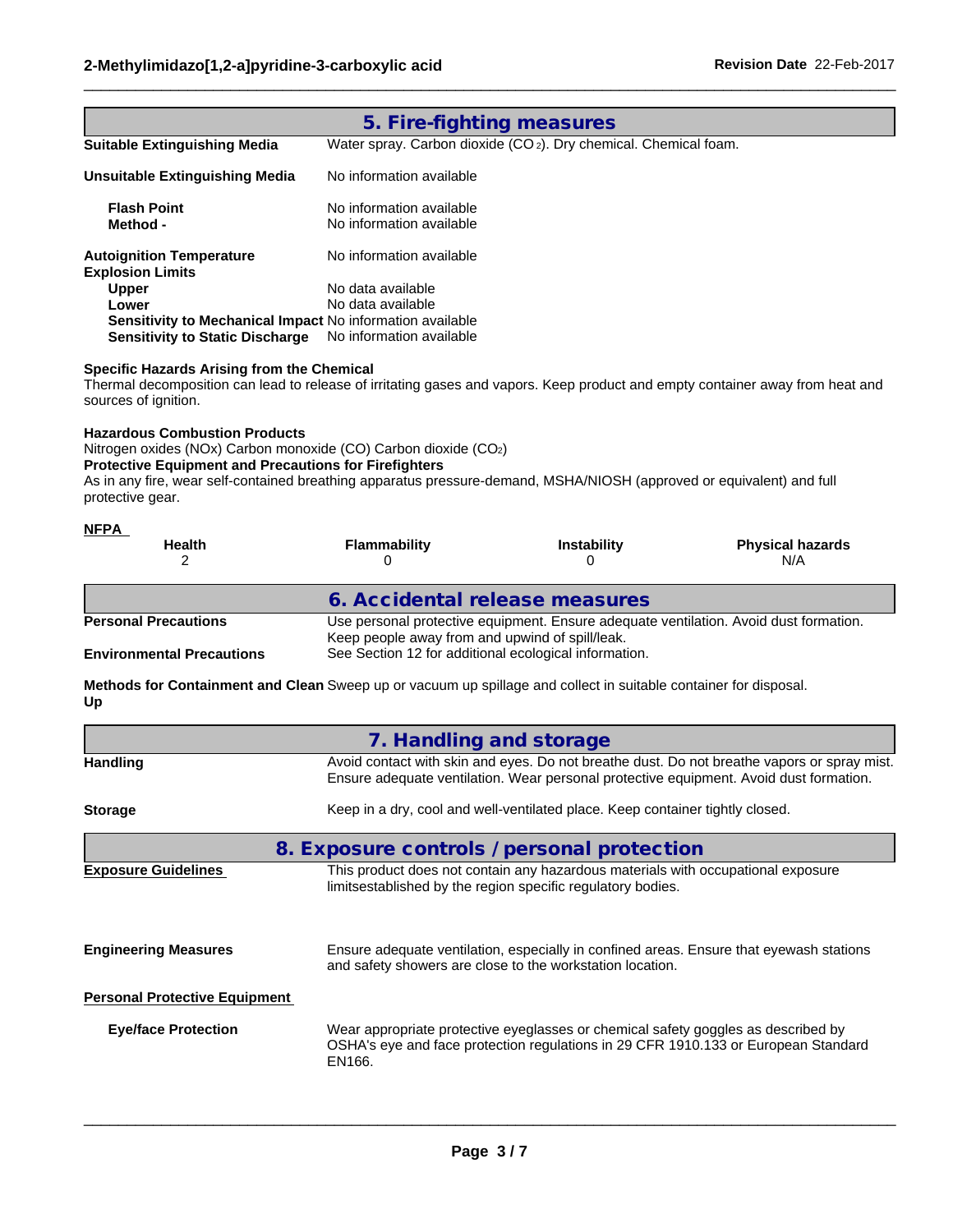| Skin and body protection      | Wear appropriate protective gloves and clothing to prevent skin exposure.                                                                                                                                                                               |
|-------------------------------|---------------------------------------------------------------------------------------------------------------------------------------------------------------------------------------------------------------------------------------------------------|
| <b>Respiratory Protection</b> | Follow the OSHA respirator regulations found in 29 CFR 1910.134 or European Standard<br>EN 149. Use a NIOSH/MSHA or European Standard EN 149 approved respirator if<br>exposure limits are exceeded or if irritation or other symptoms are experienced. |
| <b>Hygiene Measures</b>       | Handle in accordance with good industrial hygiene and safety practice.                                                                                                                                                                                  |

 $\_$  ,  $\_$  ,  $\_$  ,  $\_$  ,  $\_$  ,  $\_$  ,  $\_$  ,  $\_$  ,  $\_$  ,  $\_$  ,  $\_$  ,  $\_$  ,  $\_$  ,  $\_$  ,  $\_$  ,  $\_$  ,  $\_$  ,  $\_$  ,  $\_$  ,  $\_$  ,  $\_$  ,  $\_$  ,  $\_$  ,  $\_$  ,  $\_$  ,  $\_$  ,  $\_$  ,  $\_$  ,  $\_$  ,  $\_$  ,  $\_$  ,  $\_$  ,  $\_$  ,  $\_$  ,  $\_$  ,  $\_$  ,  $\_$  ,

# **9. Physical and chemical properties**

| <b>Physical State</b>                   | Solid                                                       |
|-----------------------------------------|-------------------------------------------------------------|
| Appearance                              | No information available                                    |
| Odor                                    | No information available                                    |
| <b>Odor Threshold</b>                   | No information available                                    |
| рH                                      | No information available                                    |
| <b>Melting Point/Range</b>              | 147 - 149 °C / 296.6 - 300.2 °F                             |
| <b>Boiling Point/Range</b>              | No information available                                    |
| <b>Flash Point</b>                      | No information available                                    |
| <b>Evaporation Rate</b>                 | No information available                                    |
| Flammability (solid,gas)                | No information available                                    |
| <b>Flammability or explosive limits</b> |                                                             |
| <b>Upper</b>                            | No data available                                           |
| Lower                                   | No data available                                           |
| <b>Vapor Pressure</b>                   | No information available                                    |
| <b>Vapor Density</b>                    | No information available                                    |
| <b>Specific Gravity</b>                 | No information available                                    |
| <b>Solubility</b>                       | No information available                                    |
| Partition coefficient; n-octanol/water  | No data available                                           |
| <b>Autoignition Temperature</b>         | No information available                                    |
| <b>Decomposition Temperature</b>        | No information available                                    |
| <b>Viscosity</b>                        | No information available                                    |
| <b>Molecular Formula</b>                | C <sub>9</sub> H <sub>8</sub> N <sub>2</sub> O <sub>2</sub> |
| <b>Molecular Weight</b>                 | 176.1742                                                    |
|                                         |                                                             |

# **10. Stability and reactivity**

| <b>Reactive Hazard</b>          | None known, based on information available                                                         |  |  |
|---------------------------------|----------------------------------------------------------------------------------------------------|--|--|
| <b>Stability</b>                | Stable under normal conditions.                                                                    |  |  |
| <b>Conditions to Avoid</b>      | Incompatible products.                                                                             |  |  |
| <b>Incompatible Materials</b>   | Strong oxidizing agents, Strong bases, Amines, Reducing agents                                     |  |  |
|                                 | Hazardous Decomposition Products Nitrogen oxides (NOx), Carbon monoxide (CO), Carbon dioxide (CO2) |  |  |
| <b>Hazardous Polymerization</b> | No information available.                                                                          |  |  |
| <b>Hazardous Reactions</b>      | None under normal processing.                                                                      |  |  |

# **11. Toxicological information**

## **Acute Toxicity**

| <b>Product Information</b>                                         | No acute toxicity information is available for this product                                |
|--------------------------------------------------------------------|--------------------------------------------------------------------------------------------|
| <b>Component Information</b><br><b>Toxicologically Synergistic</b> | No information available                                                                   |
| <b>Products</b>                                                    |                                                                                            |
|                                                                    | Delayed and immediate effects as well as chronic effects from short and long-term exposure |
| <b>Irritation</b>                                                  | Irritating to eyes, respiratory system and skin                                            |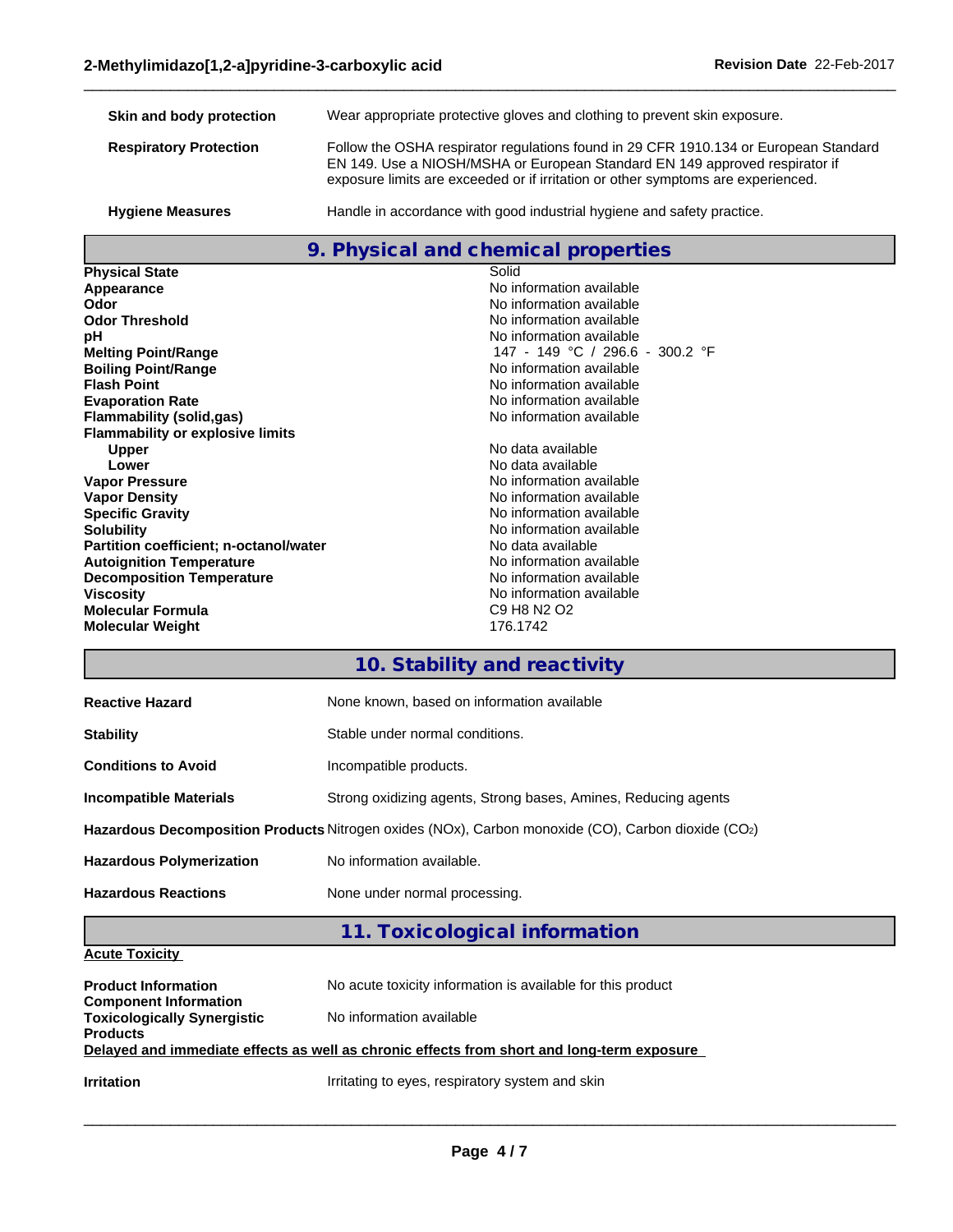**Sensitization** No information available

**Carcinogenicity** The table below indicates whether each agency has listed any ingredient as a carcinogen.

 $\_$  ,  $\_$  ,  $\_$  ,  $\_$  ,  $\_$  ,  $\_$  ,  $\_$  ,  $\_$  ,  $\_$  ,  $\_$  ,  $\_$  ,  $\_$  ,  $\_$  ,  $\_$  ,  $\_$  ,  $\_$  ,  $\_$  ,  $\_$  ,  $\_$  ,  $\_$  ,  $\_$  ,  $\_$  ,  $\_$  ,  $\_$  ,  $\_$  ,  $\_$  ,  $\_$  ,  $\_$  ,  $\_$  ,  $\_$  ,  $\_$  ,  $\_$  ,  $\_$  ,  $\_$  ,  $\_$  ,  $\_$  ,  $\_$  ,

| <b>Component</b>                                                 | <b>CAS-No</b> | <b>IARC</b>                                                    | <b>NTP</b>                 | <b>ACGIH</b> | <b>OSHA</b> | <b>Mexico</b> |  |
|------------------------------------------------------------------|---------------|----------------------------------------------------------------|----------------------------|--------------|-------------|---------------|--|
| 2-Methylimidazo[1,2-a]<br>pyridine-3-carboxylic<br>acid          | 21801-79-6    | Not listed                                                     | Not listed                 | Not listed   | Not listed  | Not listed    |  |
| <b>Mutagenic Effects</b>                                         |               | No information available                                       |                            |              |             |               |  |
| <b>Reproductive Effects</b>                                      |               | No information available.                                      |                            |              |             |               |  |
| <b>Developmental Effects</b>                                     |               | No information available.                                      |                            |              |             |               |  |
| No information available.<br><b>Teratogenicity</b>               |               |                                                                |                            |              |             |               |  |
| <b>STOT - single exposure</b><br><b>STOT - repeated exposure</b> |               | Respiratory system<br>None known                               |                            |              |             |               |  |
| <b>Aspiration hazard</b>                                         |               | No information available                                       |                            |              |             |               |  |
| Symptoms / effects, both acute and No information available      |               |                                                                |                            |              |             |               |  |
| delayed<br><b>Endocrine Disruptor Information</b>                |               | No information available                                       |                            |              |             |               |  |
| <b>Other Adverse Effects</b>                                     |               | The toxicological properties have not been fully investigated. |                            |              |             |               |  |
|                                                                  |               |                                                                | 12. Ecological information |              |             |               |  |
| <b>Ecotoxicity</b><br>Do not empty into drains.                  |               |                                                                |                            |              |             |               |  |
| <b>Persistence and Degradability</b>                             |               | No information available                                       |                            |              |             |               |  |

| No information available  |
|---------------------------|
| No information available. |
|                           |

**Mobility Mobility** No information available.

## **13. Disposal considerations**

**Waste Disposal Methods** Chemical waste generators must determine whether a discarded chemical is classified as a hazardous waste. Chemical waste generators must also consult local, regional, and national hazardous waste regulations to ensure complete and accurate classification.

| 14. Transport information |                            |  |
|---------------------------|----------------------------|--|
| <u>DOT</u>                | Not regulated              |  |
| <b>TDG</b>                | Not regulated              |  |
| <b>IATA</b>               | Not regulated              |  |
| <b>IMDG/IMO</b>           | Not regulated              |  |
|                           | 15. Regulatory information |  |

#### **International Inventories**

**Legend:**

**X - Listed**

**E - Indicates a substance that is the subject of a Section 5(e) Consent order under TSCA.**

**F - Indicates a substance that is the subject of a Section 5(f) Rule under TSCA.**

**N - Indicates a polymeric substance containing no free-radical initiator in its inventory name but is considered to cover the designated**

**polymer made with any free-radical initiator regardless of the amount used.**

**P - Indicates a commenced PMN substance**

**R - Indicates a substance that is the subject of a Section 6 risk management rule under TSCA.**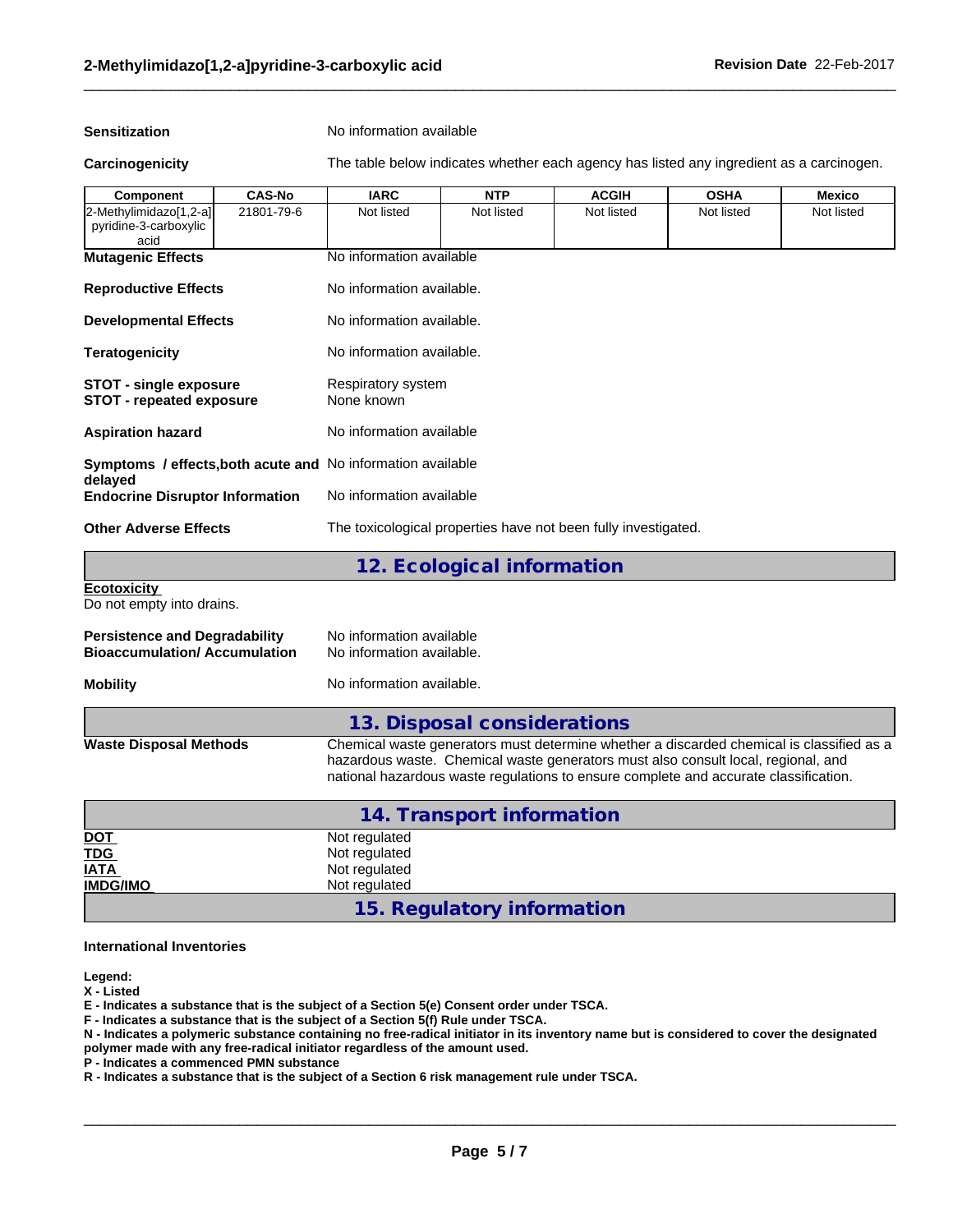**S - Indicates a substance that is identified in a proposed or final Significant New Use Rule**

**T - Indicates a substance that is the subject of a Section 4 test rule under TSCA.**

**XU - Indicates a substance exempt from reporting under the Inventory Update Rule, i.e. Partial Updating of the TSCA Inventory Data Base Production and Site Reports (40 CFR 710(B).**

 $\_$  ,  $\_$  ,  $\_$  ,  $\_$  ,  $\_$  ,  $\_$  ,  $\_$  ,  $\_$  ,  $\_$  ,  $\_$  ,  $\_$  ,  $\_$  ,  $\_$  ,  $\_$  ,  $\_$  ,  $\_$  ,  $\_$  ,  $\_$  ,  $\_$  ,  $\_$  ,  $\_$  ,  $\_$  ,  $\_$  ,  $\_$  ,  $\_$  ,  $\_$  ,  $\_$  ,  $\_$  ,  $\_$  ,  $\_$  ,  $\_$  ,  $\_$  ,  $\_$  ,  $\_$  ,  $\_$  ,  $\_$  ,  $\_$  ,

**Y1 - Indicates an exempt polymer that has a number-average molecular weight of 1,000 or greater.**

**Y2 - Indicates an exempt polymer that is a polyester and is made only from reactants included in a specified list of low concern reactants that comprises one of the eligibility criteria for the exemption rule.**

## **U.S. Federal Regulations**

| <b>TSCA 12(b)</b>                                                                                                                                                                               | Not applicable                                                                                                           |  |
|-------------------------------------------------------------------------------------------------------------------------------------------------------------------------------------------------|--------------------------------------------------------------------------------------------------------------------------|--|
| <b>SARA 313</b>                                                                                                                                                                                 | Not applicable                                                                                                           |  |
| <b>SARA 311/312 Hazard Categories</b><br><b>Acute Health Hazard</b><br><b>Chronic Health Hazard</b><br><b>Fire Hazard</b><br><b>Sudden Release of Pressure Hazard</b><br><b>Reactive Hazard</b> | Yes<br>No.<br>No.<br>No.<br>No                                                                                           |  |
| <b>CWA (Clean Water Act)</b>                                                                                                                                                                    | Not applicable                                                                                                           |  |
| <b>Clean Air Act</b>                                                                                                                                                                            | Not applicable                                                                                                           |  |
| <b>OSHA</b> Occupational Safety and Health Administration<br>Not applicable                                                                                                                     |                                                                                                                          |  |
| <b>CERCLA</b><br>Not applicable                                                                                                                                                                 |                                                                                                                          |  |
| <b>California Proposition 65</b>                                                                                                                                                                | This product does not contain any Proposition 65 chemicals                                                               |  |
| U.S. State Right-to-Know<br><b>Regulations</b>                                                                                                                                                  | Not applicable                                                                                                           |  |
| <b>U.S. Department of Transportation</b>                                                                                                                                                        |                                                                                                                          |  |
| Reportable Quantity (RQ):<br><b>DOT Marine Pollutant</b><br><b>DOT Severe Marine Pollutant</b>                                                                                                  | N<br>N<br>N                                                                                                              |  |
| <b>U.S. Department of Homeland Security</b><br>This product does not contain any DHS chemicals.                                                                                                 |                                                                                                                          |  |
| <b>Other International Regulations</b>                                                                                                                                                          |                                                                                                                          |  |
| <b>Mexico - Grade</b>                                                                                                                                                                           | No information available                                                                                                 |  |
| Canada<br>the MSDS contains all the information required by the CPR                                                                                                                             | This product has been classified in accordance with the hazard criteria of the Controlled Products Regulations (CPR) and |  |
| <b>WHMIS Hazard Class</b>                                                                                                                                                                       | D <sub>1</sub> B Toxic materials                                                                                         |  |

D2B Toxic materials